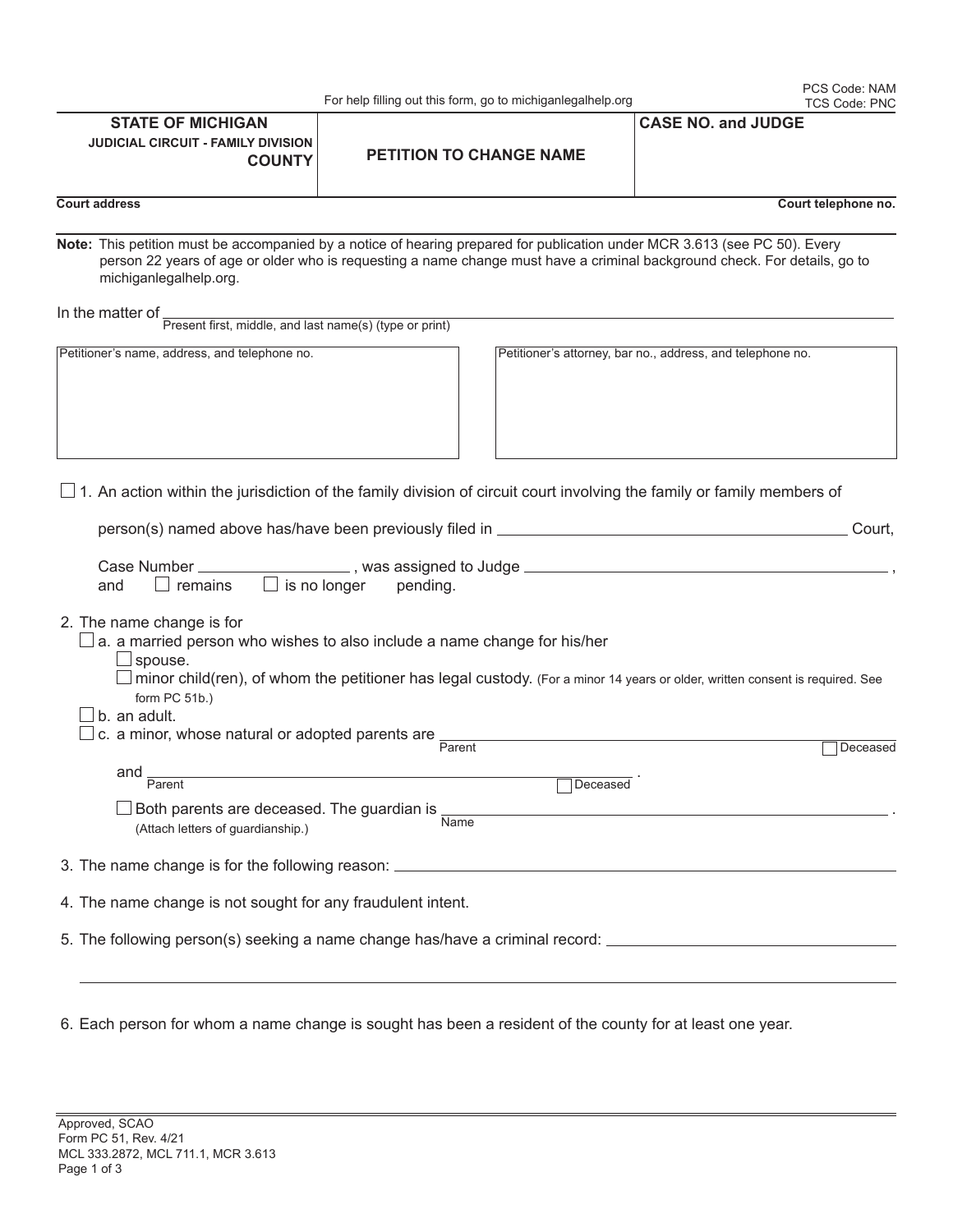## **Petition to Change Name** (4/21) Page 2 of 3

**Case No.**

**Note:** Skip item 7 if the noncustodial parent consents to the name change or if there is not a noncustodial parent.

- $\Box$  7. I have legal custody of the minor.
	- $\square$  a. The noncustodial parent has had the ability to visit, contact, or communicate with the child and has regularly and substantially failed or neglected to do so for a period of two years or more before the filing of this petition and either:
		- $\Box$  a support order has been entered, and the noncustodial parent has failed to substantially comply with the order for a period of two years or more before the filing of this petition; or
		- $\Box$  a support order has not been entered and the noncustodial parent, having the ability to support or assist in supporting the child, has failed or neglected to provide regular and substantial support for two years or more before the filing of this petition.
	- $\square$  b. The noncustodial parent has been convicted of child abuse (MCL 750.136b), criminal sexual conduct (MCL 750.520b, 750.520c, 750.520d, or 750.520e), or assault with intent to commit criminal sexual conduct (MCL 750.520g) and the child or a sibling of the child was the victim. (Attach judgment of sentence.)
	- $\square$  c. The noncustodial parent has been convicted of first degree murder (MCL 750.316) or second degree murder (MCL 750.317). (Attach judgment of sentence.)

.

d. The last known address of the noncustodial parent is:

 $\Box$  The noncustodial parent is not living at the above address, and I have taken the following steps to locate him/her:

8. I request the following name change(s): (Type or print first name, middle name, and last name.)

| <b>FROM</b> | TO | DATE OF BIRTH                         |
|-------------|----|---------------------------------------|
| Petitioner  |    | Put DOB in Ref. No. row 10 on MC 97a. |
| Spouse      |    | Put DOB in Ref. No. row 11 on MC 97a. |
| Minor child |    | Put DOB in Ref. No. row 12 on MC 97a. |
| Minor child |    | Put DOB in Ref. No. row 13 on MC 97a. |
| Minor child |    | Put DOB in Ref. No. row 14 on MC 97a. |
| Minor child |    | Put DOB in Ref. No. row 15 on MC 97a. |
| Minor child |    | Put DOB in Ref. No. row 16 on MC 97a. |

If you want a new live birth certificate, check item 9. A special order is not needed if you only want to add the changed name(s) to the original certificate(s).

 $\square$  9. I request the court to order the State Registrar to create a new live birth certificate that does not disclose the name of

 $\overline{\text{Name}}$  at birth and to seal the original certificate.

I declare under the penalties of perjury that this petition has been examined by me and that its contents are true to the best of my information, knowledge, and belief.

Date **Petitioner signature Petitioner signature**